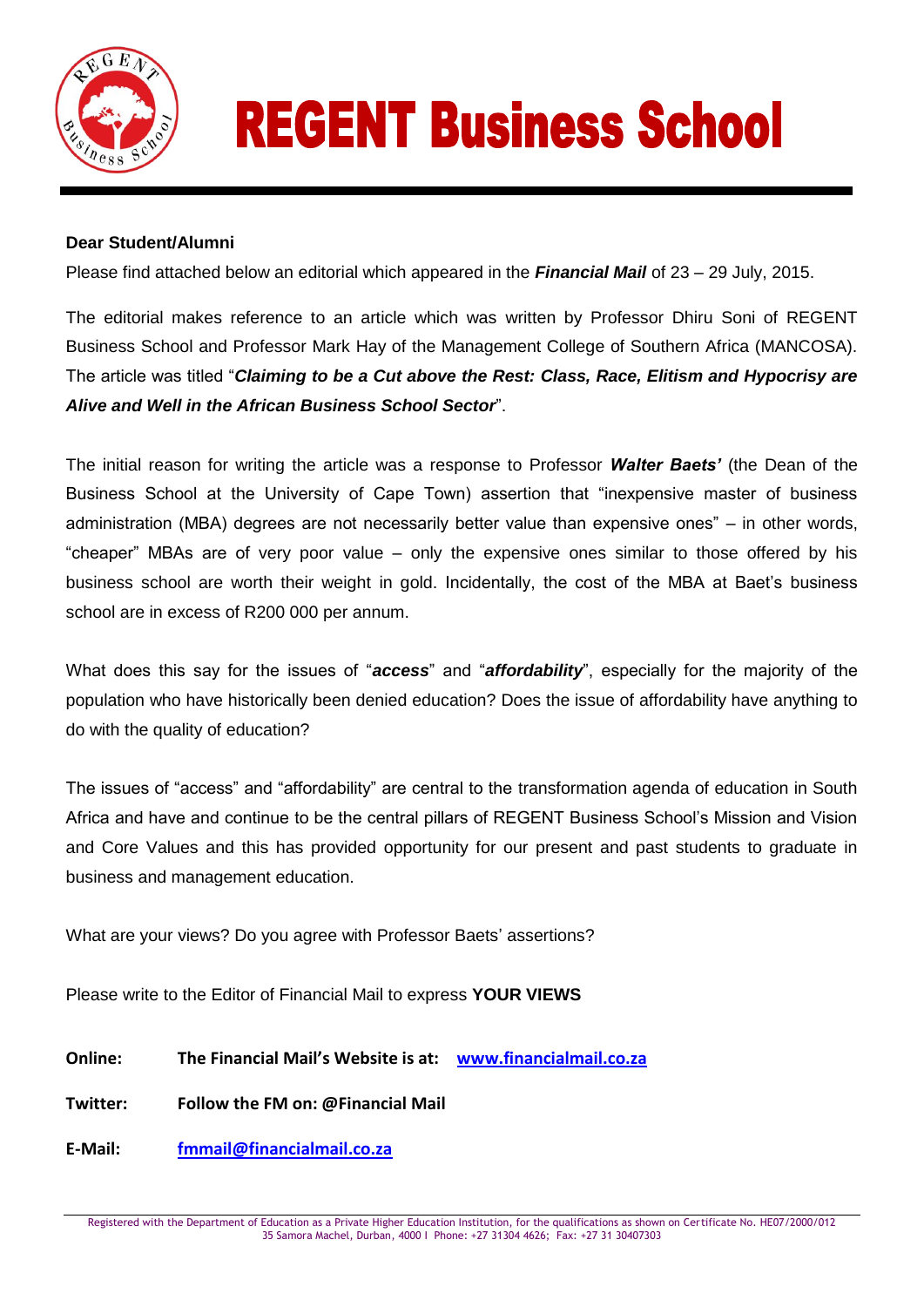## **FINANCIAL MAIL**

**July 23 – 29, 2015**

**[COVER STORY](http://www.financialmail.co.za/coverstory/)**



**BY [DAVID FURLONGER](http://www.financialmail.co.za/staffprofiles/2012/04/04/david-furlonger-profile)**

## **Business schools: Roles under fire**

**BY [DAVID FURLONGER](http://www.financialmail.co.za/staffprofiles/2012/04/04/david-furlonger-profile)**



**Walter Baets. Picture: HETTY ZANTMAN Zaheer Hamid. Picture: Leon** 





**Ahmed Shaikh. Picture: JACKIE CLAUSEN**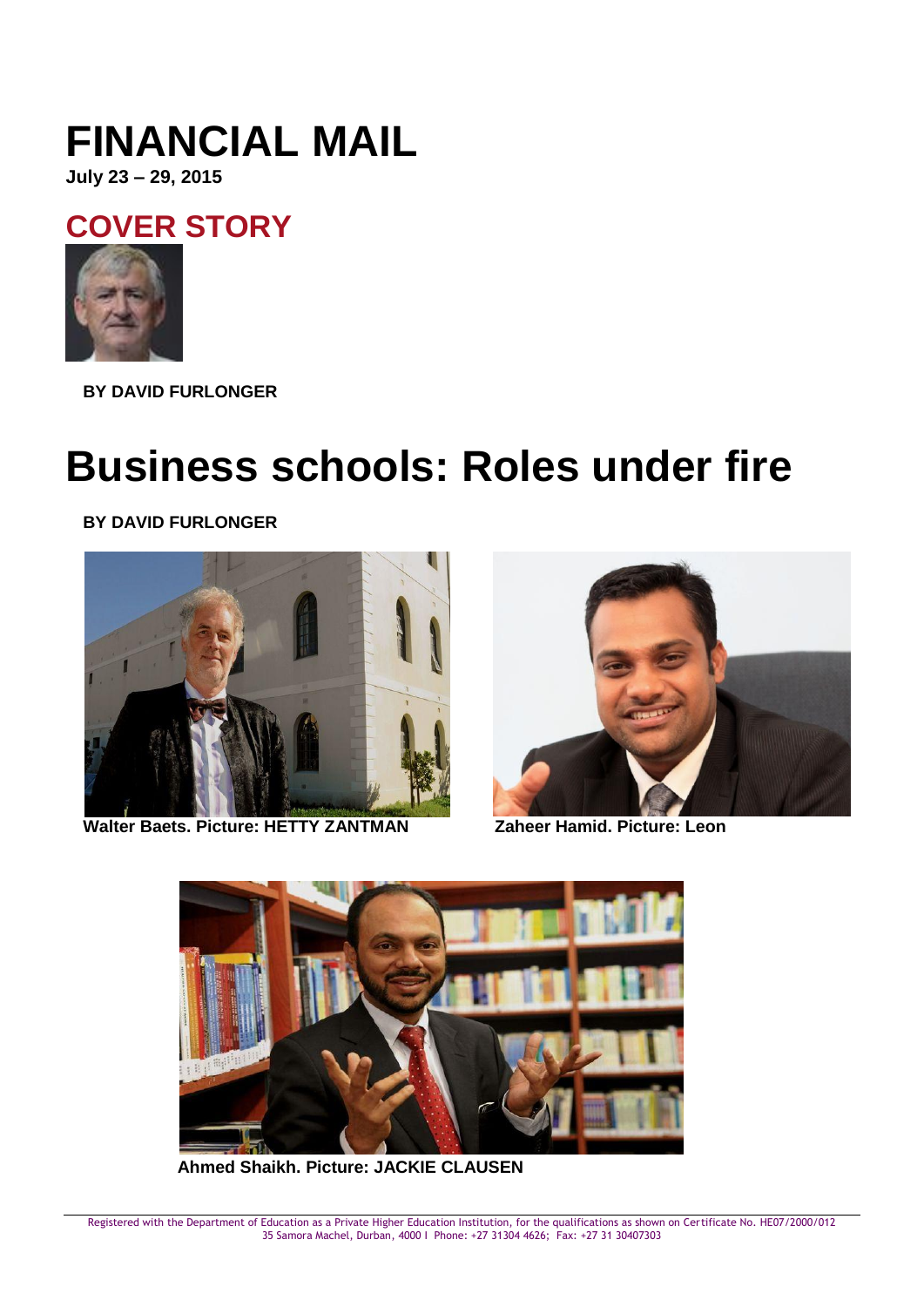PAPER by two local academics has ignited a debate on the role and responsibility of SA business schools, and whether academic freedom is more important than national priorities. It accuses other academics of being "chameleons" paying "lip-service" to post-apartheid policies intended to give blacks more access to higher education.

The paper — "Claiming to be a cut above the rest: class, race, elitism and hypocrisy are alive and well in the African business school sector" — was written by **Dhiru Soni and Mark Hay, of Regent Business School and the Management College of Southern Africa (Mancosa), respectively**. The privately owned schools are neighbours in Durban's city centre. Hay is a former executive director at the Council on Higher Education, which governs the activities of SA business schools.

The immediate target of the paper is Walter Baets, dean of the University of Cape Town's Graduate School of Business (GSB). Belgian-born Baets, who previously held senior positions in several European schools, has headed the GSB since 2009.

However, arguments in the paper have raised broader issues about the role and independence of business schools.

The initial reason for the authors' ire appears to have been a published interview with Baets in January, in which he suggested that inexpensive master of business administration (MBA) degrees are not necessarily better value than expensive ones. The GSB's MBA is near the top of the SA cost scale, and Mancosa's and Regent's near the bottom.

Baets said: "The MBA will only keep its value if it can guarantee to the graduate a job at a level of salary that justifies the investment. The price of a good MBA is high, hence the return needs to be in line. The less-good MBAs might do more harm than good. A student still pays an important amount of money for something that does not necessarily have the quality, but does not give them employment either."

Baets, in an interview for this Cover Story, denies he was running down cheap schools. "The point I was trying to make was that the SA business schools community and education authorities need to increase the quality of all schools. Cheap doesn't automatically equate to value.

"There's no point paying for an MBA that doesn't help your career."

The argument, however, extends beyond MBAs, into other academic programmes and executive education.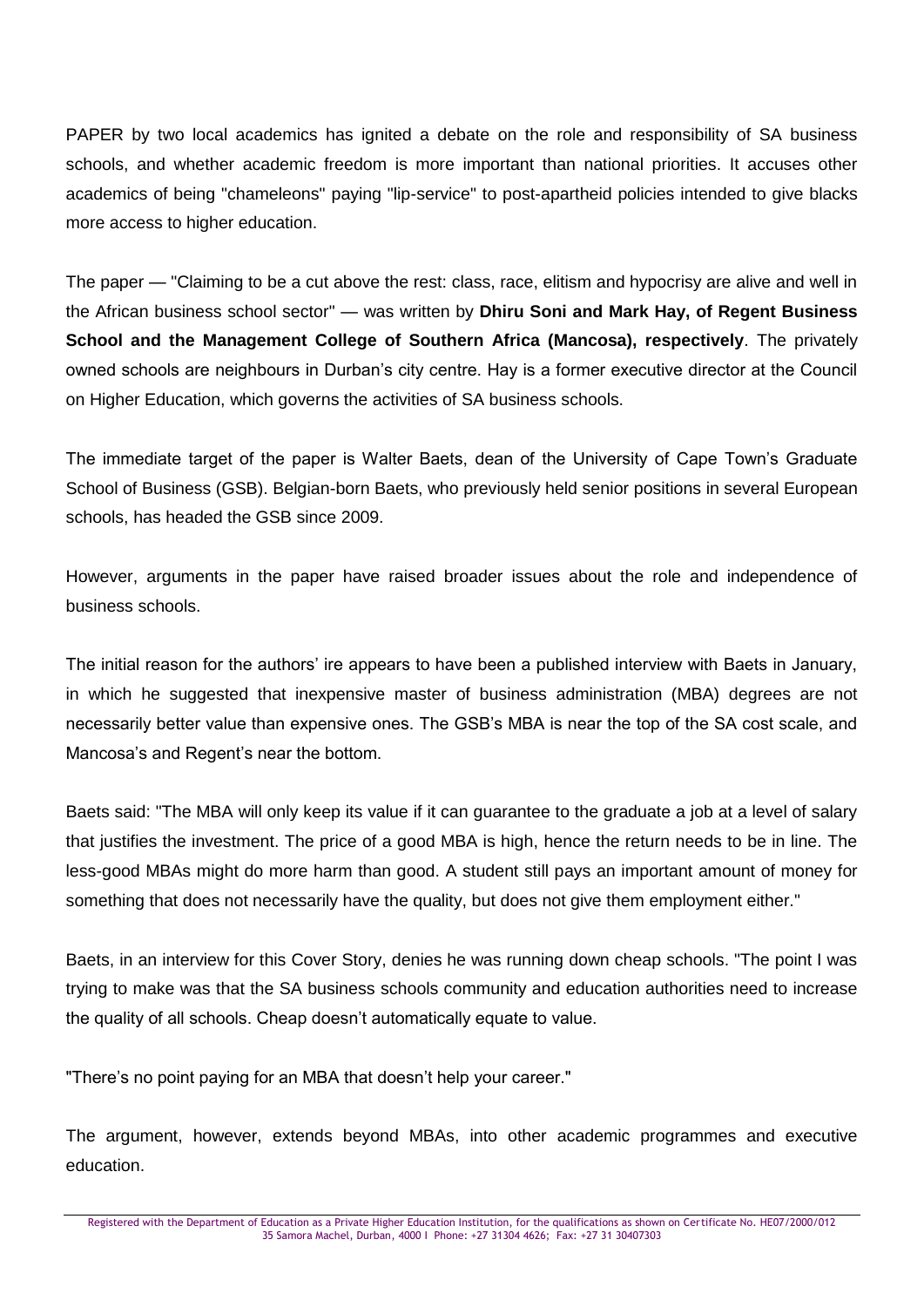Soni and Hay say high fees put qualifications beyond the reach of less-well-off students, mainly black. They hint at a broader business schools problem where "rightly earned black privileges in higher education (have) unleashed the anger of bigots who are threatened by what they see as the invasion of their elitist spaces".

Mancosa director Zaheer Hamid takes it further: "SA business schools have failed to live up to the Freedom Charter in a real and meaningful way. It's a travesty that they receive government funding through subsidies (from the pockets of the tax base) but continue to benefit only a few."

Regent executive director Ahmed Shaikh says this should be part of a general debate within the business schools community. The most important thing is that they all need to be driven by common national goals.

University schools, particularly, should link their teaching to helping government achieve its developmental needs. "The universities of which they are part are state-funded. So their schools should be aligned to state goals."

He finds no argument from other schools when those goals include helping provide the economy with hundreds of thousands of competent managers. There is also some consensus when he suggests schools should help champion government's National Development Plan (NDP).

University of Stellenbosch Business School dean Piet Naude says: "The difference between the NDP and other economic policies is that it is based on the best analysis of impediments in the country and its solutions are not based on ideology. Someone needs to take it further."

SA Business Schools Association president Owen Skae, who is also dean of Rhodes Business School, wants his organisation to lead the conversation. "It's about compelling people to be dragged along with you. The NDP is official policy but never seems to be part of the main discussion. We have the academic capacity to put it there and shape the debate."

Baets accepts this up to a point. Schools have a duty to contribute to economic development but each one must decide how. Putting too much emphasis on the NDP risks ignoring other potential inputs.

But any agreement between Shaikh and other school deans ends when he and his Regent colleagues suggest the state should have a more direct say in how universities and schools spend its money.

Baets calls the idea "communist". Wits Business School director Steve Bluen speaks for most when he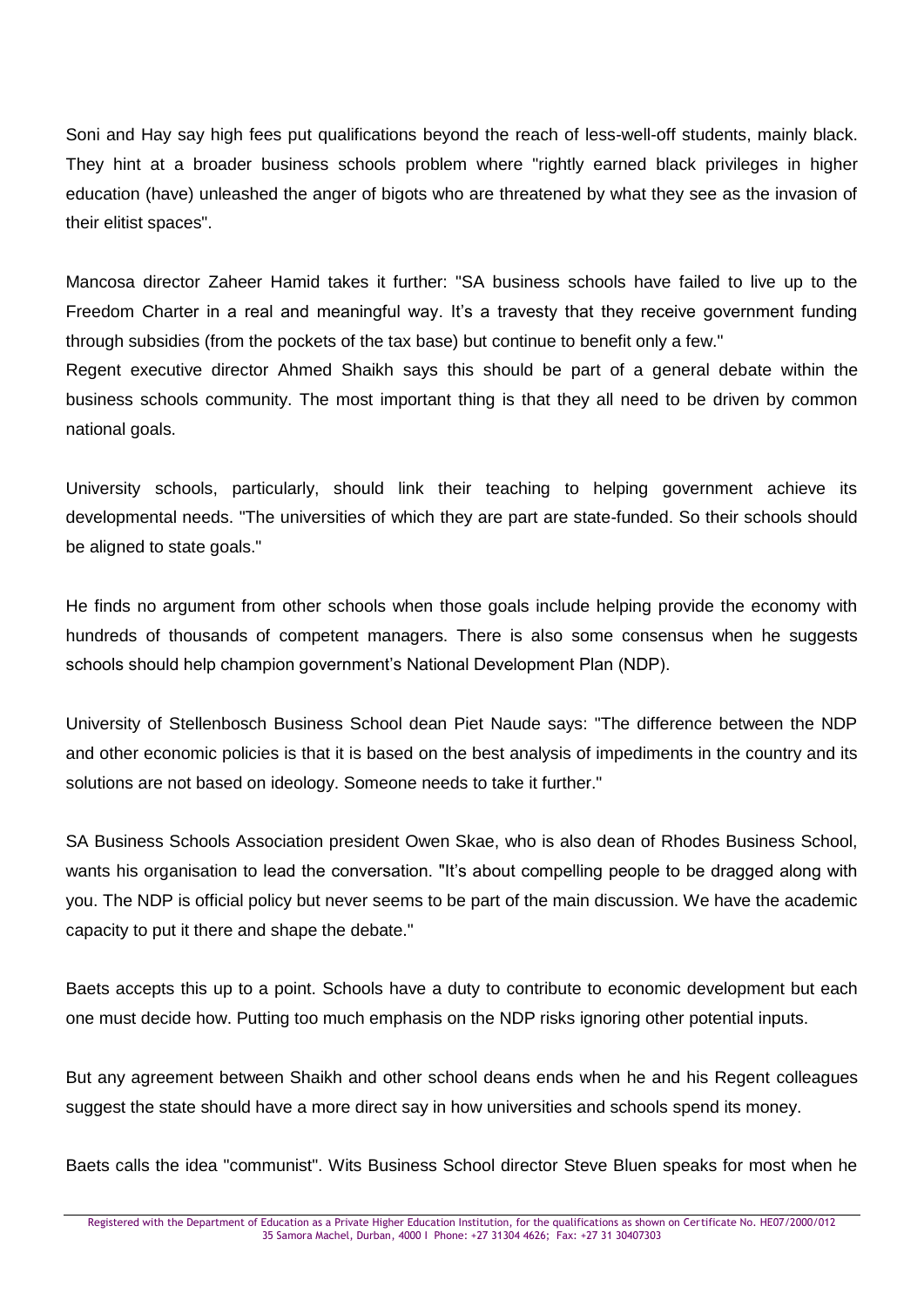retorts: "You can't argue that because the state gives you money, you have to toe the line. That would be a direct contravention of academic freedom."

Some might argue that, though some of their activities are degree-based, a large part of business schools' activities is management training and not strictly academic.

Naude says universities are not arms of government. "But because we are funded by the state, it would be morally wrong to say the NDP and poverty and job creation and entrepreneurship are not important to us.

"We are a partner to both state and business, which is not easy in SA, where there is such lack of trust between the two. It would be great for the country if the three of us could sit around the table and discuss what we need to do for education. Working together, business schools have the capacity to lead that conversation. If we could get that going, it would be fantastic. But we have to overcome the mistrust."

Cobus Oosthuizen, dean of the Johannesburg-based Milpark Business School, says schools should have the freedom "to choose what we teach", but is more sympathetic to Shaikh's view that the content of programmes — academic or otherwise — should not be dictated by corporate clients. "Any school worth its salt would look beyond the needs of business. There are so many stakeholders in what we do. Every one affects the others."

Unisa Graduate School of Business Leadership CEO Renosi Mokate says that to rely too much on business is to invite a short-term view. "What companies want now may be different in five years. That's why education has to have an open approach."

The same point might apply to the priorities of the government of the day.

Shaikh and Hamid also face opposition to their criticism of "elitism" in SA business schools. It's a word apparently aimed at schools that market themselves as academically superior, and whose high fees are beyond the scope of most South Africans. Hamid says such schools "skew the realities" of quality, access, affordability, impact and relevance. They are guilty of the "commodification of education for profit".

It's not just business schools. Shaikh complains that only 6% of South Africans move on to higher education, compared to more than 30% in some other countries.

That's hardly the institutions' fault, says Naude. They have to follow entry rules and academic standards set by national education authorities. Stellenbosch Executive Development CEO Frik Landman says rules allow business schools to accept some students — mainly black — without the necessary academic qualifications for certain degree courses, as long as they have the background and experience to cope. Some of these students have flourished, outperforming those with prior degrees. Executive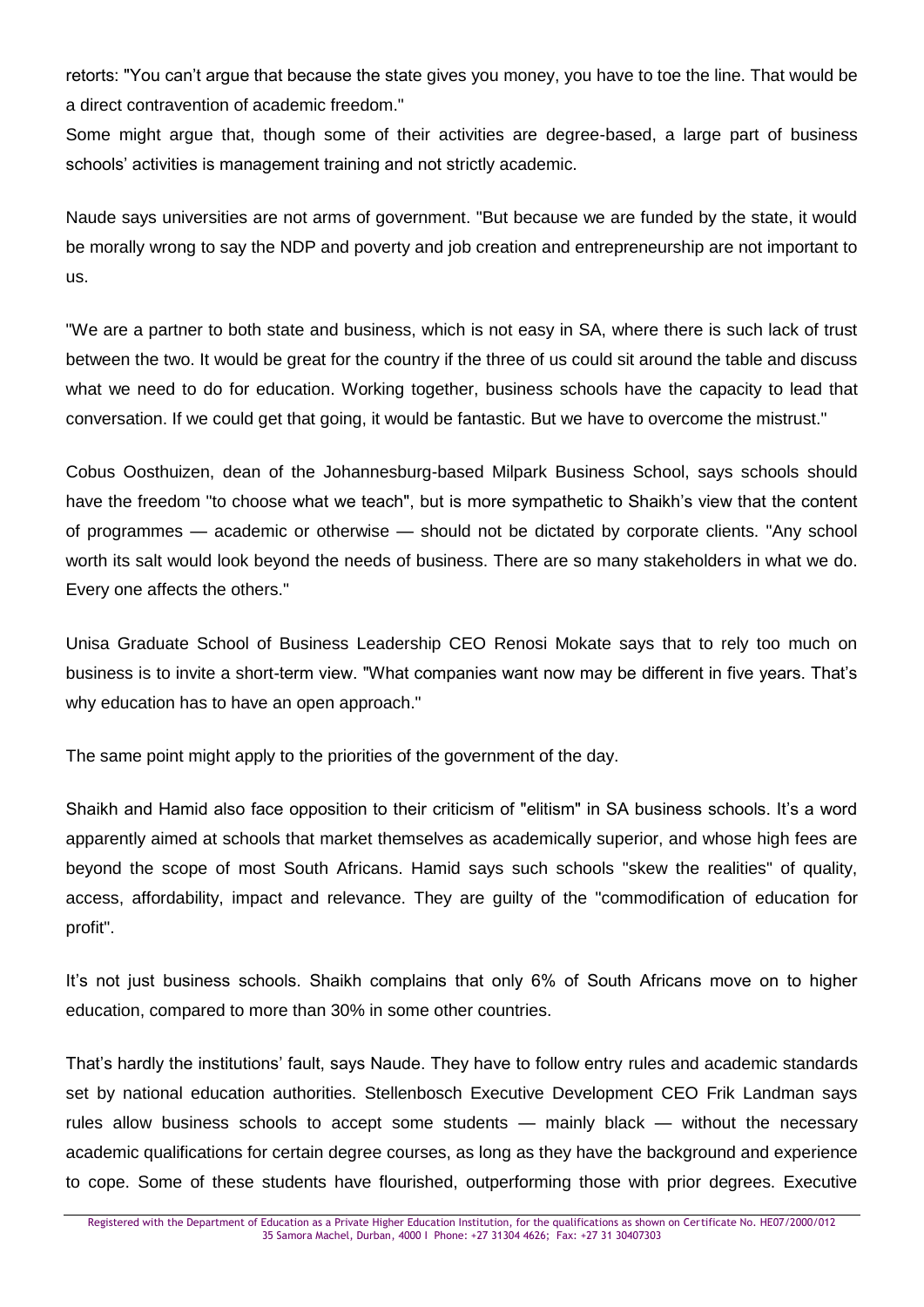education programmes, many of which are heavily dependent on employer sponsorship of staff, offer much more flexibility in terms of entry requirements.

But even these success stories don't justify business schools throwing open their gates to everyone, he says. "We have to deliver a high-end product. Not everyone will succeed." Mokate says people who can benefit from a business education should not be prejudiced by their history or background. "But once they are in the system, they have to live up to school expectations and standards."

Baets admits to being unashamedly elitist. "We want to be intellectually elitist. We want to turn out excellent students. I challenge all business schools to be educationally elitist."

Steve Burgess, head of the business school at Nelson Mandela Metropolitan University, says it is the duty of schools to rise above mediocrity and be world-class. "We need to be, for the sake of the SA economy. How is that elitist?"

Henley SA dean Jon Foster-Pedley agrees: "Elitism is negative only when you deliberately exclude people from a market. It's positive when you want to drive higher standards."

Nicola Kleyn, dean of Pretoria University's Gordon Institute of Business Science, comments: "If we mean creating unrealistic barriers to stop people getting in, I don't think any SA schools set out to be elitist."

Mokate also dismisses the idea of a one-size-fits-all principle for all SA schools — that there should be no differentiation between schools which, in order to meet national needs, should all provide the same services at the same level.

"Education has to enable people to have ideas and knowledge they can apply in different scenarios," she says. "There is room for SA schools to be different. Different schools want to be known for different things, for their entrepreneurship, or innovation or other specialities. There is nothing wrong in that."

Kleyn adds: "In a mature business schools market, which SA's is becoming, you need a choice. You can't all be the same. Collectively, we are serving everyone who wants to be served."

But are they being served the right fare? In trying to be "international", say critics, some schools take too much notice of business practices elsewhere, and not enough of the particular needs of SA. Hamid decries the desire of SA schools to seek accreditation from international ratings agencies or to enter global MBA and executive education rankings, such as those of the London Financial Times.

Such exercises are a "shoddy piece of PR that has blindsided the global public for years". Rankings create confusion and "serve the interests of a few business schools who fall under the ambit of Westernbased schools with similar business paradigms".